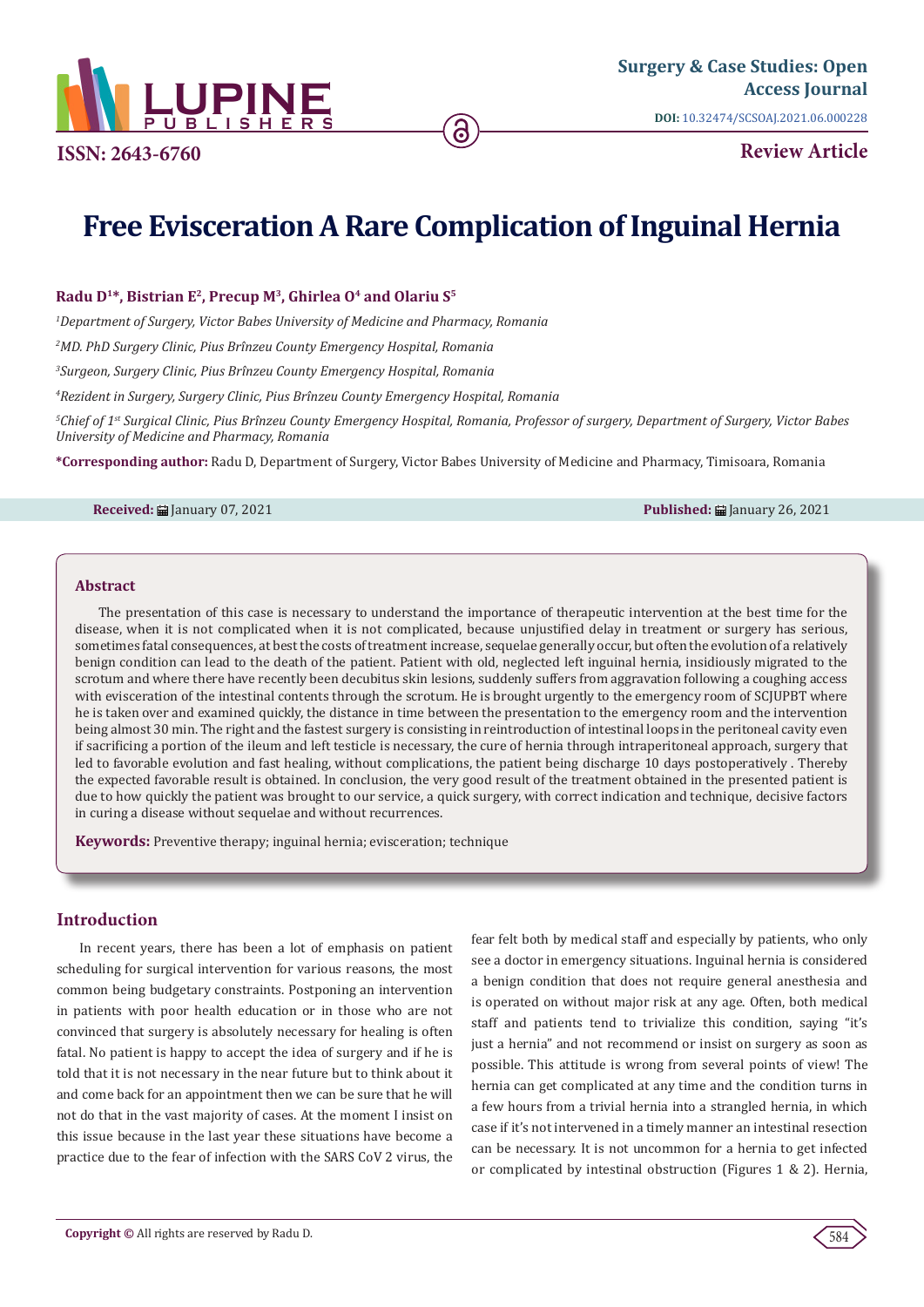especially when the cause of its occurrence is not identified, over a certain age, can be a so-called symptomatic hernia, masking a tumor process, usually in the colon, the hernia appearing insidiously, as a result of daily defecation effort, in conditions of narrowing of the colonic lumen through the tumor process. Hernia, especially when the cause of its occurrence is not identified, over a certain age, can be a so-called symptomatic hernia, masking a tumoral process, usually in the colon, the hernia appearing insidiously, as a result of daily defecation effort due to narrowing of the colonic lumen through the tumoral process. Even in this case the failure to see a doctor immediately after the onset of hernia is to the detriment of the patient, therefor a patient who is deprived of appropriate treatment in a timely manner will discover the tumoral process after a while, in the symptomatic period, stage of the disease that can be related to surgically surpassed level therefor not being able to perform radical cure of the disease that would lead to complete healing. In all these situations, the surgery is more extensive, the risk of anesthesia and surgery increases, the rate of complications and the risk of recurrences increase as well. The case we present is not part of the frequent, common series of complications of inguinal hernia, is a rare case, it is described as spontaneous intestinal evisceration through an inguinal hernia complicated with skin trophic lesions, evisceration which was produced after minimal effort, a coughing effort.



**Figure 1:** The patient with free evisceration and external intestinal contents at the presentation to the emergency room.



**Figure 2:** Image of the healed patient when being discharged.

## **Purpose**

The presentation of this case is necessary to understand the optimal time of the condition in which the surgery must be performed, when it is not complicated because the unjustified postponement of treatment or surgery has serious, sometimes fatal consequences, sequels occur, but often the evolution of a relatively benign condition can lead to the death of the patient.

### **Clinical Case**

On March 26, 2018, the patient M.M., aged 75, from rural areas, is brought by ambulance to the emergency room of SCJUPBT, hospitalized and transported to the operating room after a short clinical , surgical and pre-anesthetic evaluation, laboratory analyzes and electrocardiographic route being performed. At admission it is found that the patient is cachectic, with the general condition affected, with complete evisceration of the small intestine and sigmoid loop through the scrotal decubitus ulceration, through a left groin hernia with "loss of right to domicile" and skin lesions. The surgery, performed under general anesthesia, lasted 2 hours and consisted of median laparotomy, from the xiphoid appendix to the pubic bone, with the opening of the peritoneal cavity and an attempt to reintroduction the intestinal loops and the sigmoid loop eviscerated externally through the ruptured herniated sack. This fails due to the age of the hernia, with the loss of right to domicile of the contents of the hernia sack and ileal resection is performed by restoring the continuity of the digestive tract by lateral-lateral cecal-ileum anastomosis (taking into account the

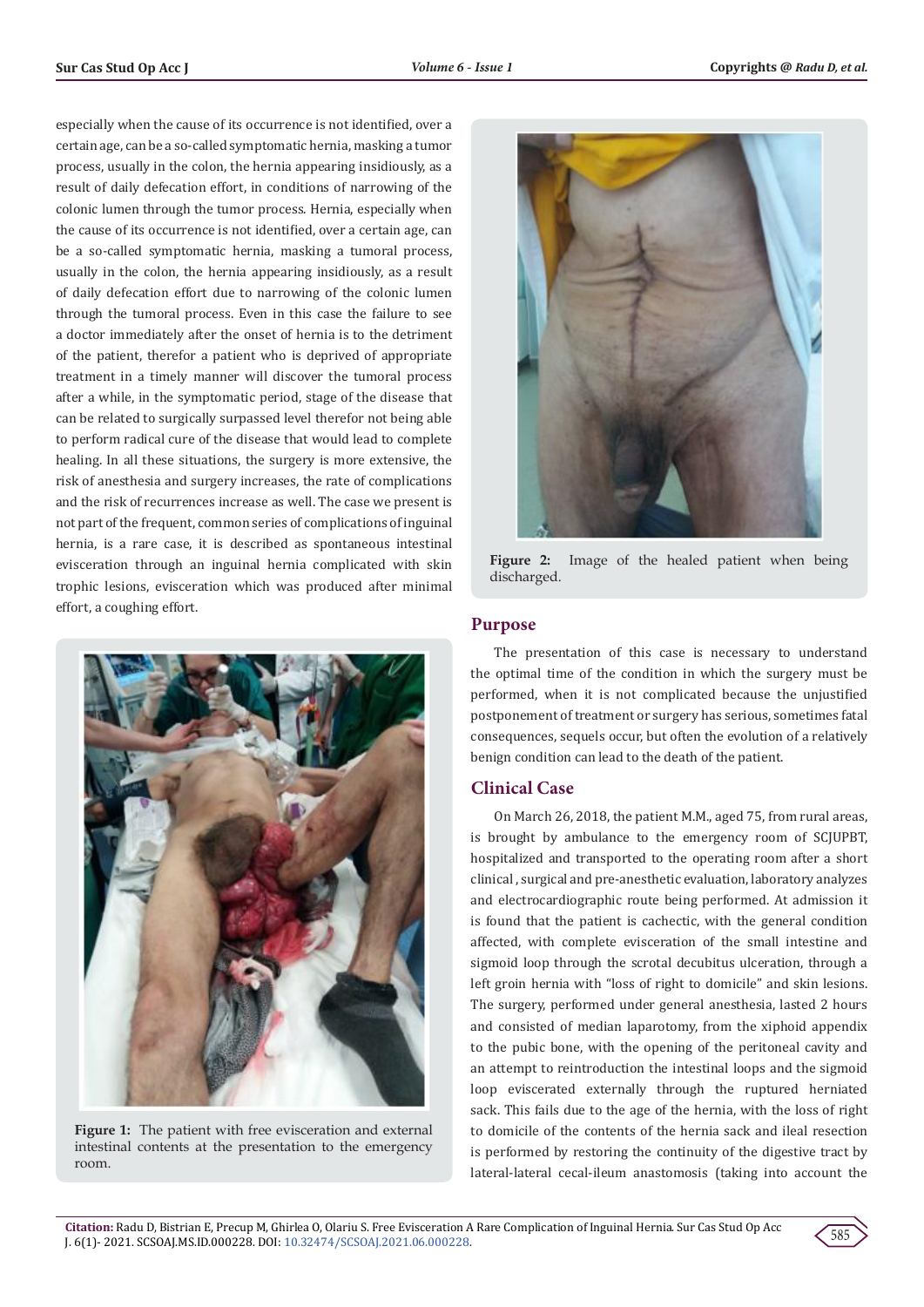different dimensions of the lumen of the 2 anastomosed ends). ; resection of the excess of the hernial sack, cure of inguinal hernia by intraperitoneal approach, Novocaine injection to optimize intestinal loop vascularization, left orchiectomy, lavage of the peritoneal cavity, drainage of the Douglas space, digital anal dilation. The electrocardiogram reveals microvolt in all leads. Laboratory tests performed in the emergency department show mild leukocytosis: 11.8 / 103µL (VN = 4.0-9.5 / 103µL) with decreased level of blood lymphocytes and monocytes: 9.4% lymphocytes (VN = 20-40%) and  $1\%$  monocytes (VN = 3, 5-9.5%), neutrophil growth to 89.6 (VN = 45-70%). Anemic syndrome revealed by a decrease in the number of erythrocytes at  $3.69$  x $106$   $\mu$ L (VN = 4.5-5.9 x $106$   $\mu$ L) and serum hemoglobin at 12.1 g / dl (VN = 13.6-17.2 g / dl ), change in serum ionogram with decreasing alkaline reserve (21 / mmol / l, VN = 22-29 / mmol / l) and potassium (2.5 mmol / l VN = 3.5- 5.1 mmol / l) . Serum enzymes also undergo small changes in the sense of elevating creatine kinase to 739 U / L (V.N. = 30-170 U / L), serum LDS to 239U / L (V.N. = 125-220 U / L). The postoperative evolution is normal, monitoring in the surgery department, local asepsis and antibiotic treatment (combination of Ceftriaxone and Meropenem for 3 days, which is then replaced by Metronidazole i.e.), prophylaxis of thromboembolic accidents with fractionated heparin, postoperative pain therapy was performed. Intestinal transit is resumed for gas at 48 hours, oral feeding is resumed after 72 hours, drainage from the Douglas space is suppressed on the 5th day, the stitches are removed after 10 days and the patient is discharged as being surgically cured on the 10th day postoperatively.

#### **Results**

Patient with old, neglected left inguinal hernia, insidiously migrated in the scrotum and lately with decubitus skin lesions at this level, suddenly suffers an aggravation due to a coughing access with the evisceration of the intestinal contents through the hernia. He is brought to the emergency room of SCJUPBT where he is quickly taken over and examined, the distance in time between the moment of presentation to the emergency room and the beginning of the intervention is about 30 min. Correct and fast surgery consisting in the reintroduction of intestinal loops in the peritoneal cavity even with the sacrifice of a portion of the ileum and left testicle, the cure of intraperitoneal hernia, led to favorable evolution and fast healing, without complications and the discharge at 10 days postoperatively. Thus, the expected favorable result is obtained.

#### **Discussion: Anesthetic and Surgical Risk**

The prognosis of such a case is burdened by complications: intraabdominal infections, peritonitis, intestinal fistulas, suppuration of the wound with eventrations over time. Orchiectomy was necessary due to tight adhesions of the hernial sack to the spermatic cord, of which dissection could lead to disruption of viability of the testicle and subsequent necrosis. The changes in the blood count were due to the pre-existing conditions (prolonged starvation) the anemic syndrome endangering the healing of the postoperative wound. Deterioration of the serum ionogram and serum gas was in progress, the presentation to the emergency room shortly after the production of free evisceration was a favorable condition that contributed to the immediate establishment of surgical treatment and the favorable evolution of the case, without complications. Also, the absence of severe comorbidities, possibly decompensated, was another favorable factor for the fast healing of the case, along with the correct surgical indication, with appropriate and correctly and quickly performed surgical technique. The costs of hospitalization of this patient who evolved fortunately without complications were 2241 RON, given the fact that the costs of treatment and settlement of an uncomplicated inguinal hernia are a maximum of 890 RON. Additional costs of 1351 RON would not have happened if the patient had been treated properly before the complication. Although rare, this spectacular complication exists and can be prevented, as well as the other possible complications of an inguinal hernia. Performing surgery as close as possible to the onset period of the hernia would have been easier because there would have been no adhesions to the hernia sac, orchiectomy wouldn't have been necessary either, or the intestinal resection.

#### **Conclusions**

a. Any pathological condition, even a trivial one, requires specialist consultation in accordance to respecting exactly and in time the medical indications

b. Unjustified delay of a hernia surgery can have serious consequences for the patient.

c. The presentation in the emergency room as soon as possible after the complication of a pre-existing condition, in our case of the inguinal hernia and performing the appropriate emergency treatment can save the patient's life.

d. The very good result of the treatment obtained in the presented patient is due to the speed with which the patient was brought to our service, a quick surgery, with correct indication and technique, determinant factors in curing a disease without sequelae and without recurrences.